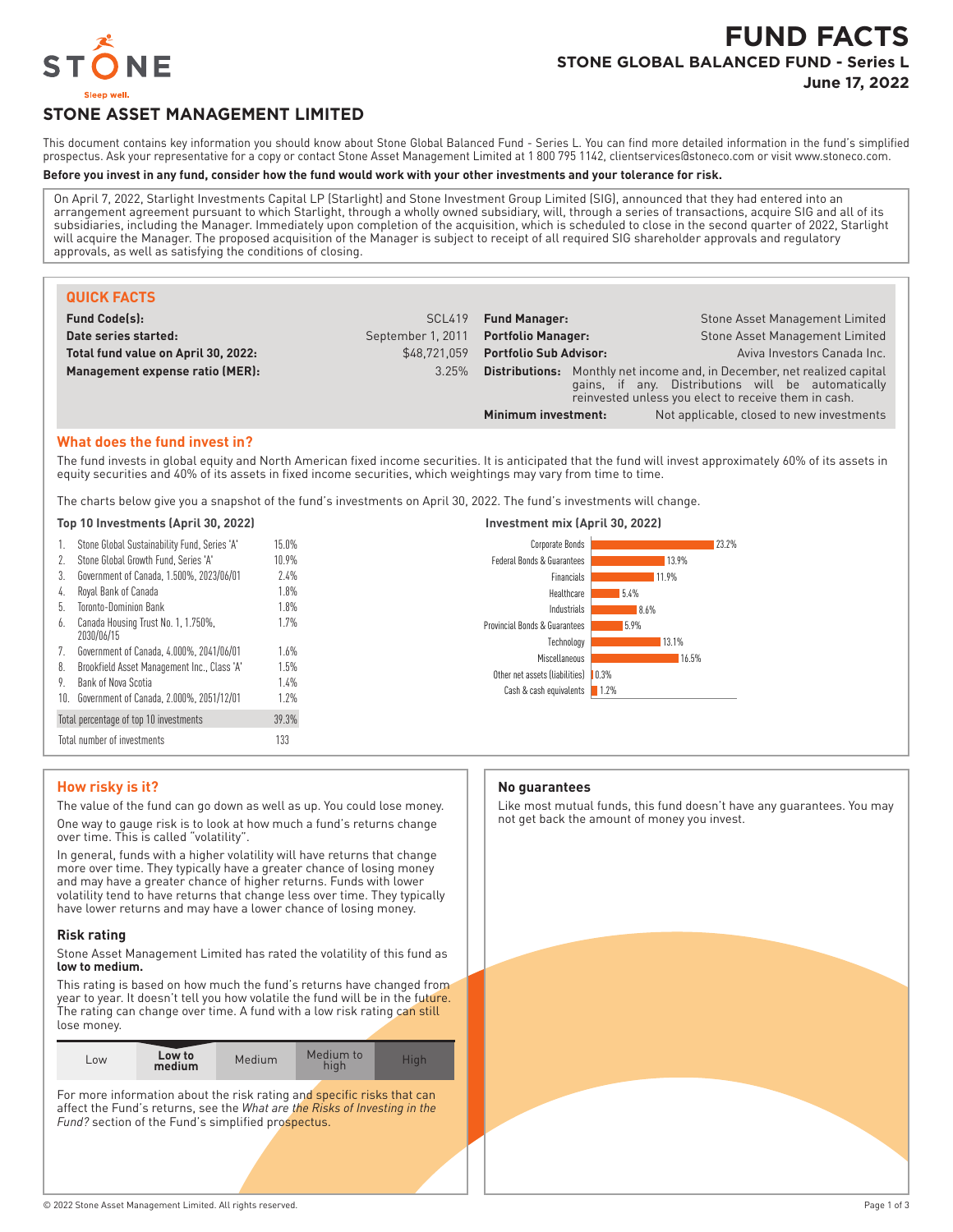

## **STONE GLOBAL BALANCED FUND - Series L**

#### **How has the fund performed?**

This section tells you how Series L securities of the fund has performed over the past 10 years. Returns are after expenses have been deducted. These expenses reduce the fund's returns.

#### **Year-by-year returns**

The bar chart shows how the Series of the fund performed in each of the past 10 years. The fund's Series value has decreased in 2 of the past 10 years. The range of returns and change from year to year can help you assess how risky the Series of the fund has been in the past. It does not tell you how the Series of the fund will perform in the future.



#### **Best and worst 3-month returns**

This table shows the best and worst returns for Series L securities of the fund in a 3-month period over the past 10 years. The best and worst 3-month returns could be higher or lower in the future. Consider how much of a loss you could afford to take in a short period of time.

|              | <b>Return</b> | $\vert$ 3 months ending | If you invested \$1,000 at the beginning of the period |
|--------------|---------------|-------------------------|--------------------------------------------------------|
| Best return  | 11 24%        | June 30, 2020           | Your investment would rise to \$1.112.40.              |
| Worst return | $-9.32\%$     | March 31, 2022          | Your investment would drop to \$906.80.                |

#### **Average return**

The annual compound return of the Series of the fund was approximately 5.0% over the past 10 years. If you had invested \$1,000 in the Series of the fund 10 years ago, your investment would now be worth \$1,631.56.

#### **Who is this fund for?**

### **This fund is suitable for investors:**

- Seeking both capital growth and income
- With a mid-term to long-term investment horizon with a low to medium risk tolerance

This fund may not be suitable for investors with a short-term investment horizon.

#### **A word about tax**

In general, you'll have to pay income tax on any money you make on a fund. How much you pay depends on the tax laws where you live and whether or not you hold the fund in a registered plan such as a Registered Retirement Savings Plan or a Tax-Free Savings Account.

Keep in mind that if you hold your fund in a non-registered account, fund distributions are included in your taxable income, whether you get them in cash or have them reinvested.

#### **How much does it cost?**

The following tables show the fees and expenses you could pay to buy, own and sell Series L securities of the fund.

The fees and expenses – including any commissions – can vary among series of a fund and among funds. Higher commissions can influence representatives to recommend one investment over another. Ask about other funds and investments that may be suitable for you at a lower cost.

#### **1. Sales charges**

Series L is the low load sales charge option.